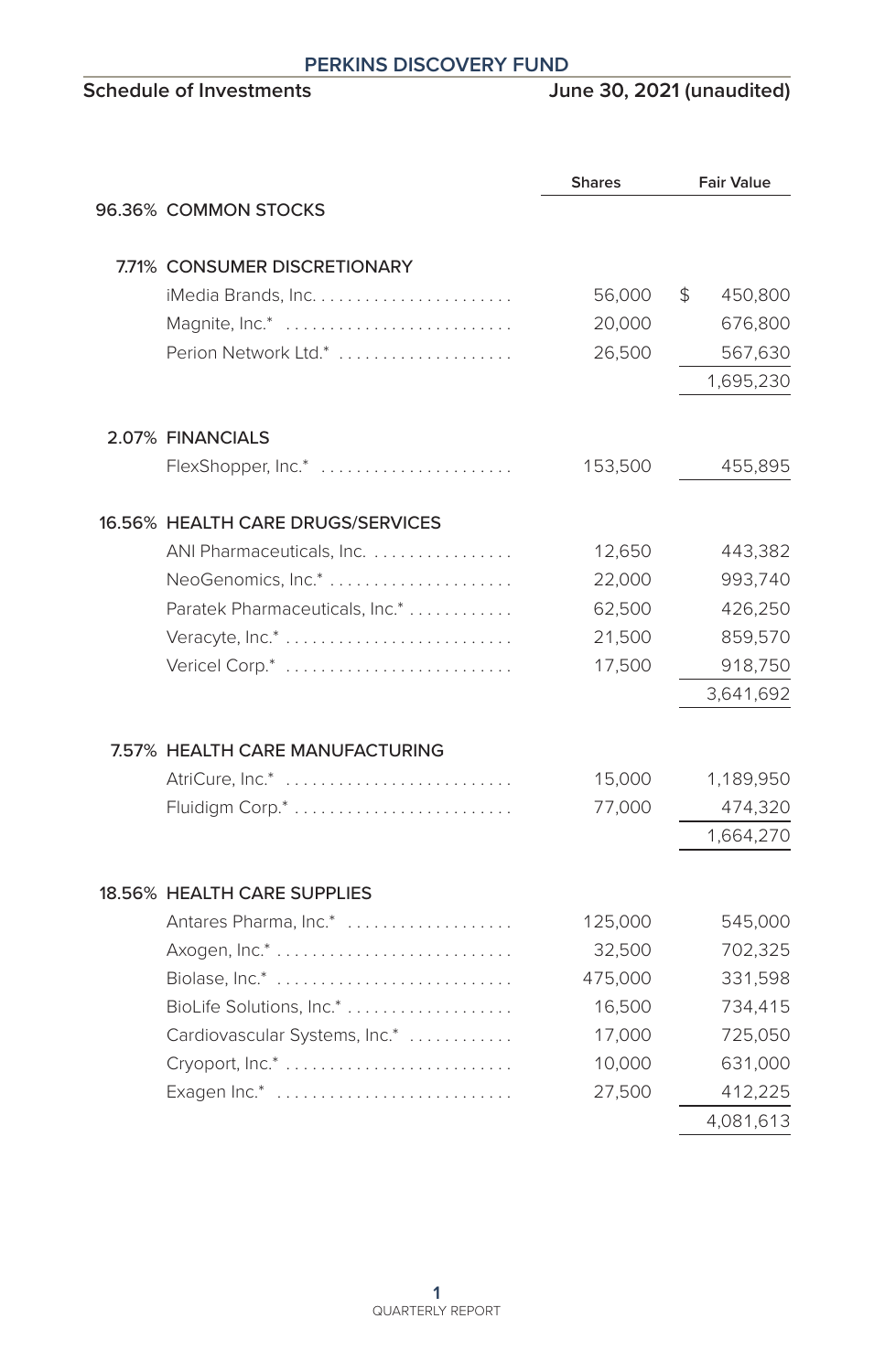# **PERKINS DISCOVERY FUND**<br>s - continued June 30, 2021 (unaudited)

### **Schedule of Investments - continued**

|                                                                       | <b>Shares</b> | <b>Fair Value</b> |
|-----------------------------------------------------------------------|---------------|-------------------|
| 9.86% HEALTH CARE SUPPORT                                             |               |                   |
|                                                                       | 12,500        | 1,419,125<br>\$   |
| Option Care Health, Inc.*                                             | 22,500        | 492,075           |
| Rockwell Medical, Inc.*                                               | 282,500       | 257,103           |
|                                                                       |               | 2,168,303         |
| 11.91% HEALTH CARE TECHNOLOGY                                         |               |                   |
| Castlight Health, Inc.*                                               | 225,000       | 591,750           |
| Fortress Biotech, Inc.*                                               | 109,000       | 389,130           |
|                                                                       | 247,500       | 197,480           |
| OptimizeRx Corp.*                                                     | 17,000        | 1,052,300         |
| Streamline Health Solutions, Inc.*                                    | 220,000       | 389,400           |
|                                                                       |               | 2,620,060         |
| 1.82% INDUSTRIAL                                                      |               |                   |
| Agrify Corp.*                                                         | 29,000        | 345,100           |
| Capstone Turbine Corp.*                                               | 10,000        | 56,200            |
|                                                                       |               | 401,300           |
| 14.67% INFORMATION TECHNOLOGY                                         |               |                   |
| Airgain, Inc.*                                                        | 15,500        | 319,610           |
| Akoustis Technologies, Inc.*                                          | 35,000        | 374,850           |
| Cantaloupe, Inc.*                                                     | 60,000        | 711,600           |
| Digi International Inc.*                                              | 20,500        | 412,255           |
| Inuvo Inc.* $\dots\dots\dots\dots\dots\dots\dots\dots\dots\dots\dots$ | 425,000       | 410,168           |
| Perficient, Inc.*                                                     | 7,100         | 570,982           |
|                                                                       | 13,500        | 38,880            |
|                                                                       | 55,000        | 387,750           |
|                                                                       |               | 3,226,095         |
| 5.63% SOFTWARE SERVICES                                               |               |                   |
| Asure Software, Inc.*                                                 | 42,000        | 372,540           |
|                                                                       | 170,000       | 345,100           |
| ePlus Inc.*                                                           | 6,000         | 520,140           |
|                                                                       |               | 1,237,780         |
| 96.36% TOTAL COMMON STOCKS                                            |               | 21,192,238        |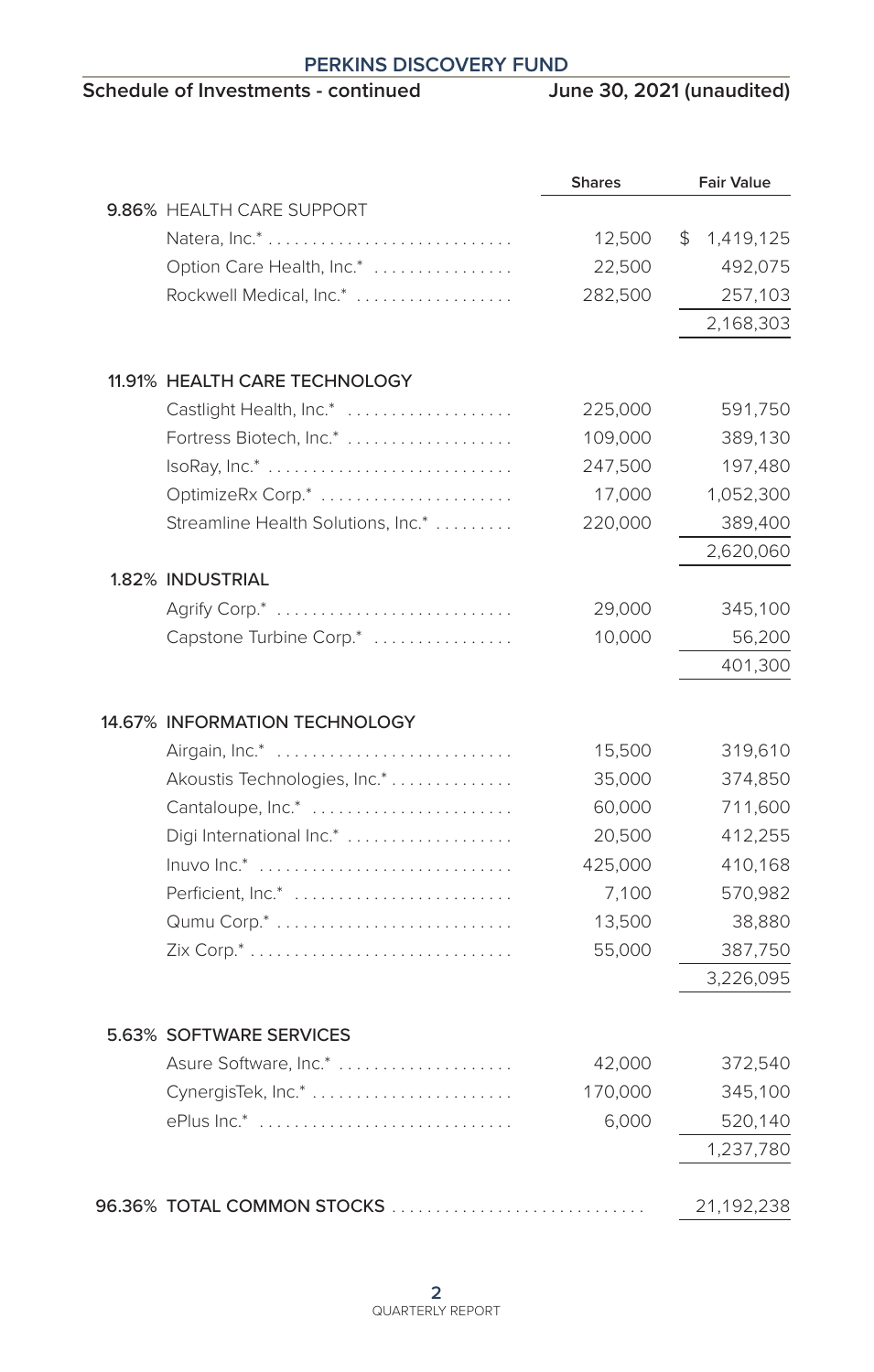#### **Schedule of Investments - continued June 30, 2021 (unaudited)**

|                                                        | <b>Shares</b> | <b>Fair Value</b> |  |
|--------------------------------------------------------|---------------|-------------------|--|
| 6.05% SHORT-TERM INVESTMENTS                           |               |                   |  |
| Fidelity Investments Money Market Government Portfolio |               |                   |  |
| Institutional Class 0.01%**                            | 1,331,428     | \$1,331,428       |  |
|                                                        |               |                   |  |
|                                                        |               | 22,523,666        |  |
| $(2.41%)$ Liabilities in excess of other assets        |               | (530, 330)        |  |
|                                                        |               | \$21,993,336      |  |
|                                                        |               |                   |  |

\* Non-income producing

\*\* Effective 7 day yield as of June 30, 2021

In accordance with U.S. GAAP, "fair value" is defined as the price that a Fund would receive upon selling an investment in an orderly transaction to an independent buyer in the principal or most advantageous market for the investment.

Various inputs are used in determining the value of a Fund's investments. U.S. GAAP established a three-tier hierarchy of inputs to establish a classification of fair value measurements for disclosure purposes. Level 1 includes quoted prices in active markets for identical securities. Level 2 includes other significant observable inputs (including quoted prices for similar securities, interest rates, prepayment speeds, credit risk, etc.). Level 3 includes significant unobservable inputs (including the Fund's own assumptions in determining fair value of investments).

The inputs or methodology used for valuing securities are not necessarily an indication of the risk associated with investing in those securities.

The following is a summary of the inputs used to value the Fund's investments as of June 30, 2021:

|                                       | Level 1                 | Level <sub>2</sub>                           | Level <sub>3</sub>                    |                  |
|---------------------------------------|-------------------------|----------------------------------------------|---------------------------------------|------------------|
|                                       | Quoted<br><b>Prices</b> | Other<br>Significant<br>Observable<br>Inputs | Significant<br>Unobservable<br>Inputs | Total            |
| Common Stocks                         | $$21,192,238$ \$        | - \$                                         |                                       | $-$ \$21,192,238 |
| Short-Term Investments<br>and a state | 1.331.428               |                                              |                                       | 1.331.428        |
| Total Investments                     | \$22,523,666 \$         | — S                                          |                                       | \$22,523,666     |

The Fund held no Level 3 securities at any time during the period.